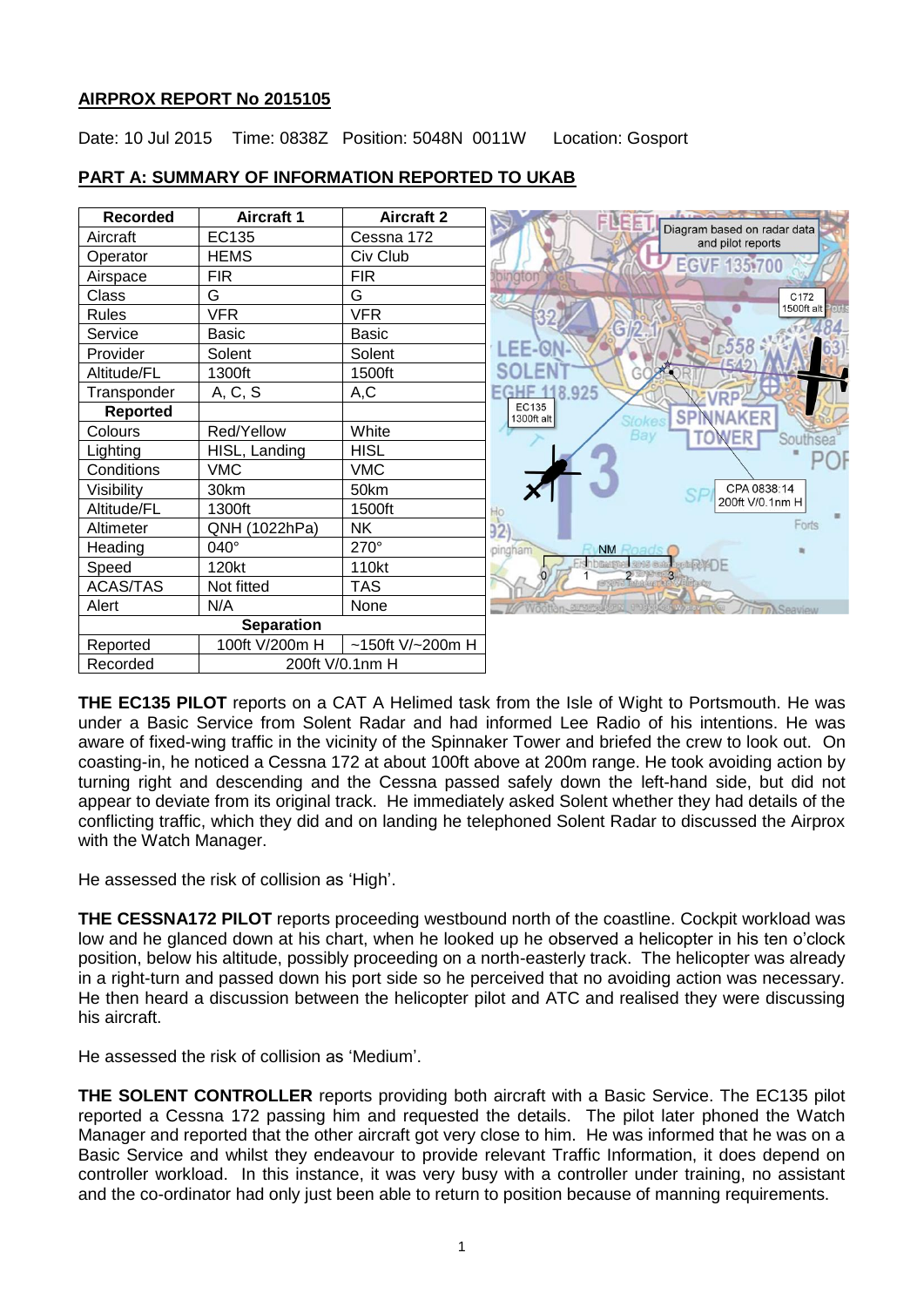## **Factual Background**

The Southampton weather at the time was:

METAR EGHI 100820Z 15006KT 110V190 9999 FEW020 17/08 Q1022

#### **Analysis and Investigation**

## **CAA ATSI**

ATSI had access to both pilots reports, the Swanwick radar recording and recordings of the Solent radar (Southampton) and Fleetlands radio.

- At 0834:12 the pilot of the EC135 established communication with Solent Radar and a Basic Service was agreed. The aircraft had just left the Isle of Wight and was tracking northbound towards a Portsmouth hospital at 1300ft.
- At 0836:32 the pilot of the C172 established communication with Solent Radar, as he reported passing the Spinnaker Tower at Portsmouth. A Basic Service was agreed as the aircraft tracked westbound at 1500ft.
- At 0838:15 CPA occurred (Figure 1).

No traffic information was passed to either aircraft.

The Solent Radar controller was under training, there was no radar assistant available and the workload was considerable. Under a Basic Service a controller is not required to monitor a flight. Whether Traffic Information has been provided or not, the pilot remains responsible for collision avoidance without assistance from the controller. $<sup>1</sup>$ </sup>



Figure 1 – CPA - Swanwick MRT at 0838:15

 $\overline{a}$ <sup>1</sup> CAP493 Section 1 Chapter 12 para 2E.5